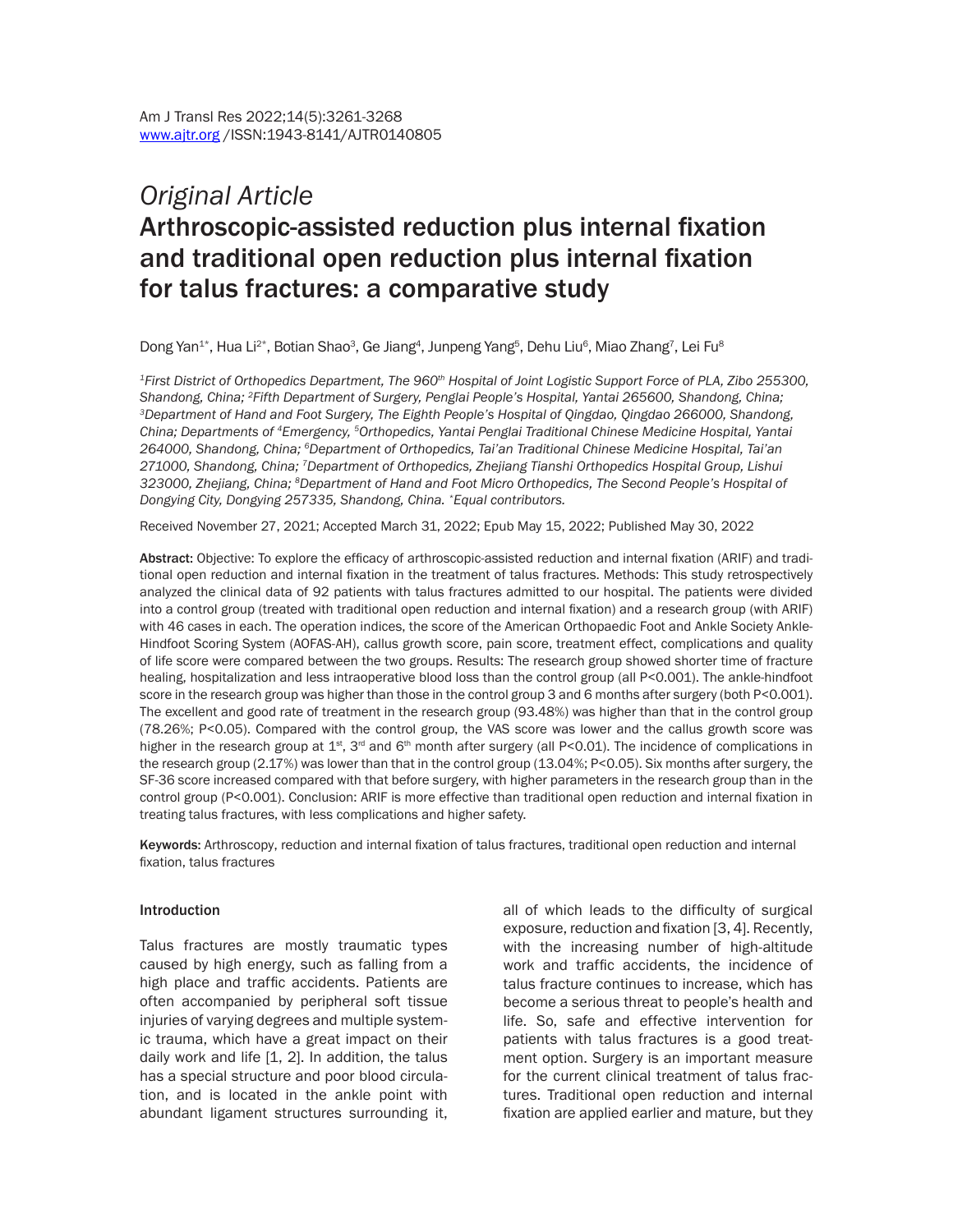are so traumatic that may further damage the blood supply and cause ischemic necrosis of the talus, which is not conducive to functional rehabilitation [5]. As a result, there are limitations in its clinical application, and it is gradually difficult to meet the actual clinical needs. With the popularization of minimally invasive concept and the improvement of medical technology, arthroscopic-assisted reduction and internal fixation (ARIF) of talus fractures have been popularized and applied, which can reduce trauma, ensure exposure range and is simple to operate [6]. However, the current clinical research on ARIF mainly focuses on complications and functional rehabilitation, but rarely on callus growth. Based on this, clinical data of 92 patients with talus fractures were analyzed to evaluate the application effect of ARIF and traditional open reduction and internal fixation, as well as their influence on callus growth and quality of life of patients. This study found that arthroscope-assisted reduction and internal fixation is effective in the treatment of talus fracture. The focus of the study is on the patients with talus fracture. The SF-36 scale found that the treatment has a good effect on the quality of life of the patients, which are the novelties of this study. Compared with previous studies, the range of subjects is smaller, which provides a basis for determining the treatment range of arthroscopy-assisted reduction and internal fixation.

# Materials and methods

# *General information*

This study retrospectively analyzed the clinical data of 92 patients with talus fractures admitted to our hospital from October 2018 to June 2020. The patients were divided into a control group (treated with traditional open reduction and internal fixation) and a research group (with ARIF) with 46 cases in each. This study has been approved by the Ethics Committee of our hospital, and all patients signed an informed consent form.

# *Selection criteria*

*Inclusion criteria:* (1) Patients who met the diagnostic criteria of talus fracture in *Surgery*, and confirmed by CT and X-ray [7]. (2) Patients with an age of 18-60 years old; (3) Patients with unilateral fracture; (4) Patients with good compliance and could cooperate with the investigation and study. (5) Patients who did not receive any other related treatment before being included in the study.

*Exclusion criteria:* (1) Patients with other fractures; (2) Patients with severe bone defects at the fracture site; (3) Patients with abdominal organ injuries and/or serious spinal injuries; (4) Patients with a large number of broken bones at the fracture end; (5) Patients with severe soft tissue swelling and the presence of soft tissue vesicles or blisters at the fracture end, which is difficult to perform arthroscopy; (6) Patients with speech communication disorder, hearing disorder, cognitive dysfunction or nervous system diseases.

## *Methods*

*Control group:* The control group underwent traditional open reduction and internal fixation. The patient lay on his back on the operating table and was given conventional disinfection and draping. Local wound debridement was performed after he was anesthetized completely under epidural anesthesia. The fourth metatarsal base and the trans-tarsal sinus were selected as the surgical incision sites. When cutting and separating nerves, ligaments and muscle tissues, attention was paid not to damage the dorsal median cutaneous nerve of the foot, and gradually expose the fracture end to the visual field. Then, a 3.0 mm Kirschner wire (Shenzhen Keruixin Precision Pipe Industry Co., Ltd.) was used for reduction and fixation, and the drill sleeve protector (Shenzhen New Concept Medical Technology Co., Ltd., China) was placed through the incision at the middle point between the lateral malleolus and the Achilles tendon. Under the track of C-arm X-ray machine (Shanghai Taiyi Medical Apparatus Equipment Co., Ltd., China), two cannulated screws (Shenzhen New Concept Medical Technology Co., Ltd., China) were driven from the calcaneus. The incision was closed after successful reduction.

*Research group:* The research group was treated with ARIF of talus fractures. First of all, three-dimensional reconstruction, CT plain scan and frontal and lateral X-ray films were performed to determine the condition of talus fractures. For patients with talus neck fracture, the swing position was taken, the affected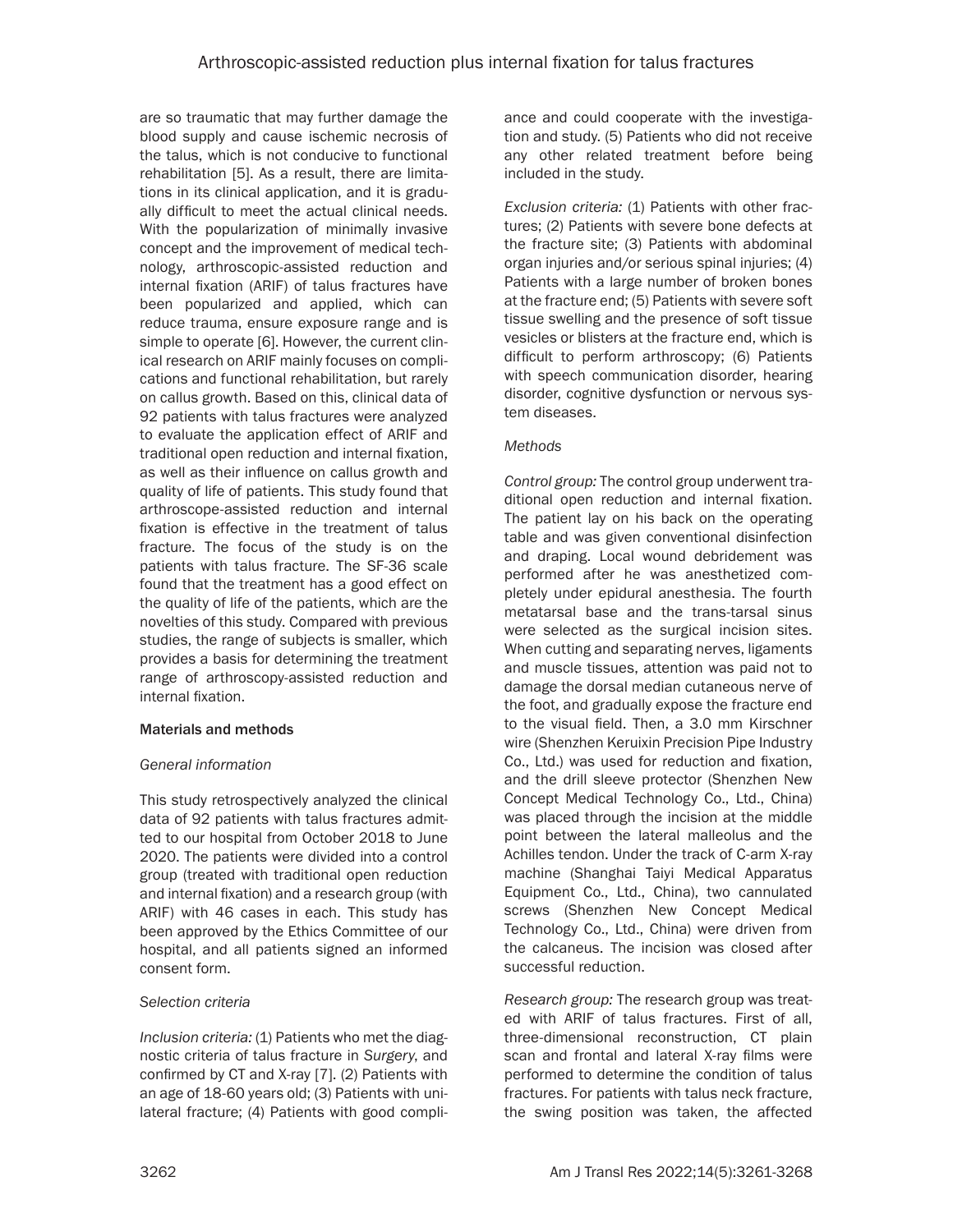trunk was raised about 30°, and the small broken bones and blood clots were removed by arthroscopy (Shenzhen New Concept Medical Technology Co., Ltd., China). The fracture end of talus neck could be seen in patients with Hawkins-Canale type I-II. Because of no serious displacement, the ankle joint was slightly extended back, the midfoot was pushed back to complete the reduction, and Kirschner wires were placed from anterior to posterior for fixation. In the semi-prone position, the posterior internal and external channels were established horizontally on both sides of the Achilles tendon, and the arthroscope was inserted through the posterior external channel. Thereafter, an exchange rod (Hebei Maigu Medical Equipment Co., Ltd., China) was inserted through the posterior internal channel to peel off the soft tissue at the top of arthroscopy, and a plane knife (Hebei Maigu Medical Equipment Co., Ltd., China) was inserted inside to clear the soft tissue behind the joint capsule to expose the tendon of the flexor pollicis longus and the posterior external tubercle of the talus. Finally, 2 Kirschner wires were placed parallel to the second metatarsal bone. For type III patients, the body of talus was protruded from the ankle point when the arthroscopy was placed, and was reset to the ankle point to remove the fiber bundles that affect the reduction. Then, from the lateral side of the Achilles tendon to the anterior part of the body of talus, a Kirschner wire was placed from the anterior external channel to pry the fractured head, and the ankle joint was extended back to complete the reduction of the body of talus. In such way, it was converted to type I-II, and the rest operations were the same as before. For talar body fracture: for Sneppen II patients, arthroscopy was placed into the patient in swing position through anterolateral and anterolateral approaches to remove blood clots and broken bones. The fracture was reduced and fixed by Kirschner wires. The feet were flexed by metatarsals, the neck fracture was pulled and reduced, and fixed by Kirschner wires. Next, in the lateral prone position, the posterior approach was established, Kirschner wires were placed from the rear to the front, and cannulated screws were placed vertically toward the body and talus. As for fixation, annulated screws were applied for the body part and titanium cannulated screws were used for the longitudinal axis of the talus. For patients with type IV-V, lateral

double channel or posterior double channel was used for reduction and fixation based on fracture characteristics. All patients were prepared by Gypsum (Hebei Maigu Medical Equipment Co., Ltd., China) and routinely given ceftazidime (Shanghai New Asiatic Pharmaceutical Co., Ltd., China) for anti-infection.

### *Outcome measures*

Statistics were made on the general data of both groups, including age, gender, cause of injury, affected side and type of fracture.

*Main outcome measures:* General information of patients, including the time of operation, the amount of blood loss during operation, the time of fracture healing and hospitalization. The ankle function (the American Orthopaedic Foot and Ankle Society Ankle-Hindfoot Scoring System (AOFAS-AH)) of the two groups before surgery, 3 months and 6 months after surgery were compared. The scoring system includes alignment (15 points), function (45 points) and pain (40 points); The higher the score, the better the ankle function. In view of the score of Ankle-hindfoot Scoring System, the treatment effect was evaluated, with 90-100 points as excellent, 75-89 as good, 50-74 as fair, and less than 50 as poor. Excellent and  $good rate = (excellent + good + fair) cases/total$ cases \*100% [8].

*Secondary outcome measures:* Pain degree and postoperative callus growth scores of the two groups before and 1 month, 3 months and 6 months after surgery were compared. The pain degree was evaluated according to Visual Analogue Scale (VAS) scale with 10 points in total. The higher the score, the stronger the pain. The growth of callus was evaluated by Li's standard and X-ray examination: 0 point: The edge of the broken end was sharp and neat, without callus; 1 point: The edge of the callus was blurred, the amount of callus was less, and the edge of the broken end tended to be blurred; 2 points: The edge of the callus was irregular, the amount of callus was slightly more, and the edge of the broken end was obviously blurred; 3 points: The edge of the callus was clear, the amount of callus was more but not filled, and the edge of the broken end almost disappeared; 4 points: The edge of the callus was connected with the cortex, the defect of the callus was filled, and the edge of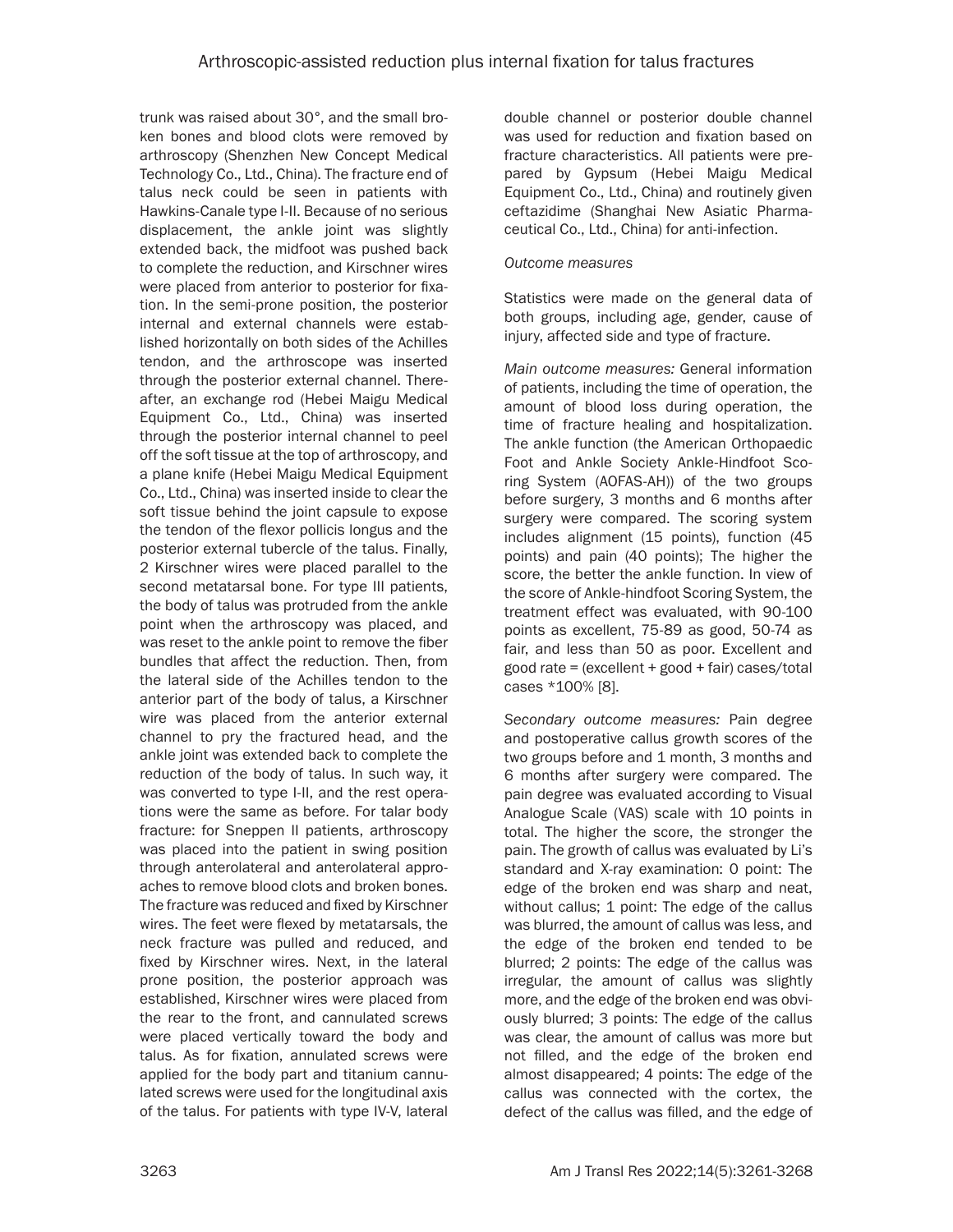| Index                               | Research Group $(n = 46)$ | Control Group ( $n = 46$ ) | $t/x^2$ | P     |
|-------------------------------------|---------------------------|----------------------------|---------|-------|
| Gender (male/female)                | 32/14                     | 35/11                      | 0.494   | 0.482 |
| Age (years)                         | $38.9 + 7.9$              | $40.0 + 8.2$               | 0.655   | 0.514 |
| Causes of injury (cases)            |                           |                            |         |       |
| Traffic accident                    | 11 (23.91)                | 14 (30.43)                 | 0.494   | 0.482 |
| Heavy injury                        | 14 (30.43)                | 13 (28.26)                 | 0.052   | 0.819 |
| Fall from height                    | 19 (41.30)                | 15 (32.61)                 | 0.747   | 0.388 |
| Other                               | 2(4.35)                   | 4(8.70)                    | 0.713   | 0.398 |
| Affected side (cases)               |                           |                            | 0.747   | 0.388 |
| Left                                | 15 (32.61)                | 19 (41.30)                 |         |       |
| Right                               | 31 (67.39)                | 27 (58.70)                 |         |       |
| Fracture types (cases)              |                           |                            | 0.415   | 0.519 |
| Talar neck fracture                 | 27 (58.70)                | 30(65.22)                  |         |       |
| Fracture of talus body              | 19 (41.30)                | 16 (34.78)                 |         |       |
| BMI $(kg/m2)$                       | 23.48±2.76                | 24.17±2.66                 | 1.221   | 0.225 |
| Time from fracture to operation (h) | $2.51 \pm 1.09$           | $2.38 \pm 1.23$            | 0.536   | 0.593 |

Table 1. Comparison of general data between the two groups (n%;  $\bar{x}$ ±sd)

Note: BMI, Body mass index.

| Table 2. Comparison of operation conditions between the two groups ( $\overline{x}$ ±sd) |  |  |  |
|------------------------------------------------------------------------------------------|--|--|--|

| Group                          | Research Group | Control Group   |        | P       |
|--------------------------------|----------------|-----------------|--------|---------|
| Number of cases                | 46             | 46              |        |         |
| Operation time (min)           | 94.64+16.28    | 89.95+20.33     | 1.221  | 0.225   |
| Intraoperative blood loss (mL) | 56.18+10.78    | 89.20+13.64     | 12.882 | < 0.001 |
| Length of stay (d)             | $3.69 + 0.95$  | $8.10 + 2.63$   | 10.696 | < 0.001 |
| Fracture healing time (months) | $3.21 + 1.01$  | $4.23 \pm 0.98$ | 4.916  | < 0.001 |

the broken end disappeared [9]. The incidence of complications = the number of complications/the total number of cases \*100%, was compared between the two groups. The quality of life of patients before and after surgery was evaluated according to the Short-Form 36 Item Health Survey (SF-36) scale, which covers the domains of social functioning, vitality, general health and role-emotional with 100 points in total. The higher the score, the better the quality of life.

# *Statistical methods*

The data were analyzed by SPSS 22.0, and the me data were analyzed by SPSS 22.0, and the measurement data were expressed as  $(\overline{x} \pm s d)$ . The indices at different time points within the group were compared by repeated measure ANOVA followed with least significant difference test. Independent sample t test was performed for comparison between the two groups, and paired t test was performed for intra-group comparison before and after intervention. The counting data were recorded as n (%) and analyzed by the  $\chi^2$  test. The difference was statistically significant when P<0.05.

# **Results**

# *General information*

There was no marked difference in gender, age, cause of injury, affected side, type of fracture, BMI and time from fracture to operation between the study group and the control group (all P>0.05; Table 1).

# *Operation conditions*

There was no significant difference in operation time between the research group and the control group (P>0.05). Whereas, the time of fracture healing and hospitalization was shorter, and intraoperative blood loss was less in the research group than in the control group (all P<0.001; Table 2).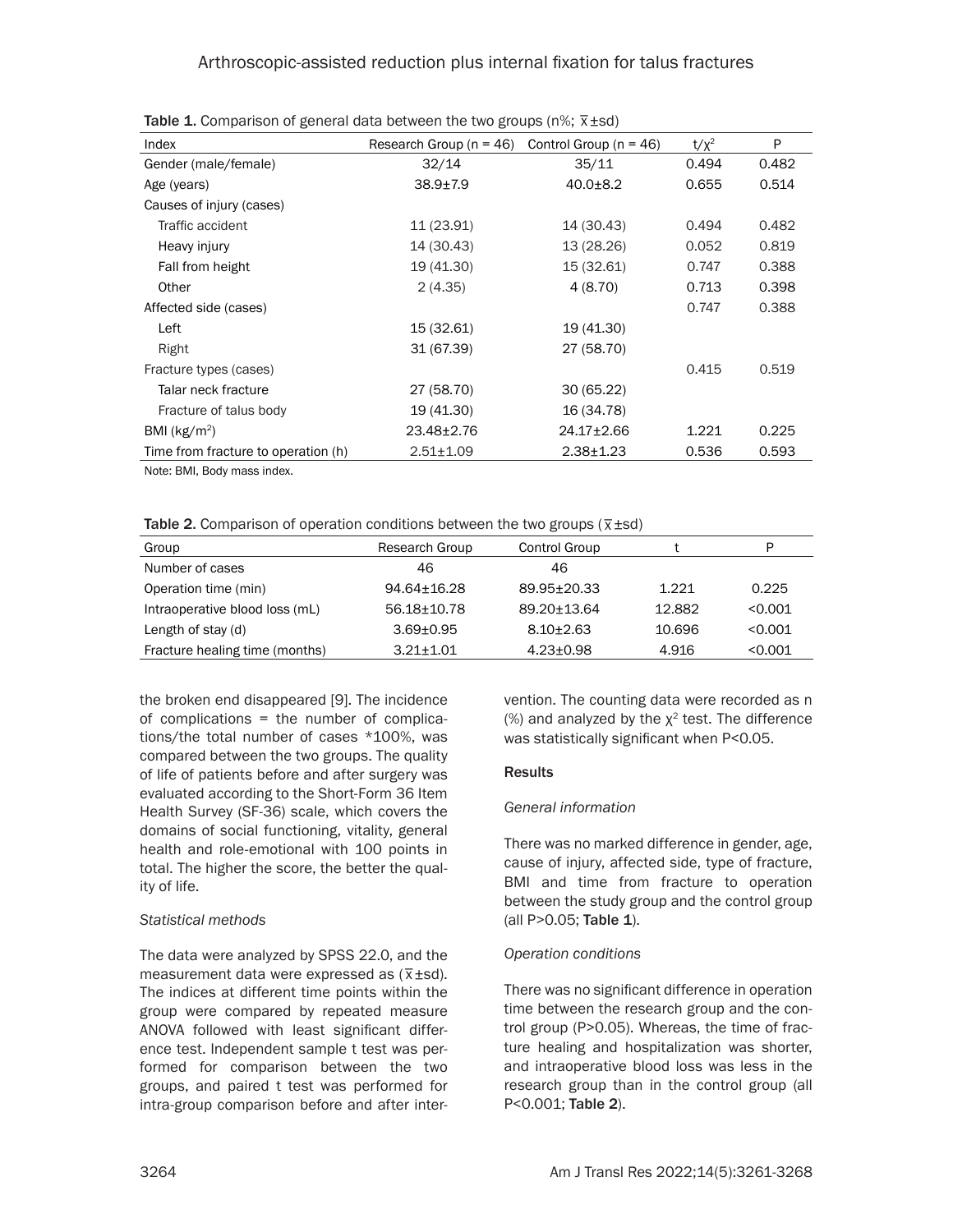

Figure 1. Comparison of ankle hindfoot scoring system between the two groups. Compared with before operation, \*\*\*P<0.001; compared with control group, ###P<0.001.

#### *Ankle-hindfoot scoring system*

There was no obvious difference between the two groups in ankle-hindfoot scoring system before surgery (P>0.05); However, 3 months and 6 months after surgery, the scores of ankle-hindfoot scoring system increased (P< 0.001), with more significant increase in the research group than in the control group (P<0.001) (Figure 1).

#### *Efficacy*

The excellent and good rate of treatment in the research group (93.48%) was higher than that in the control group (78.26%; P<0.05; Table 3).

#### *VAS and callus growth scores*

Neither VAS scores nor callus growth scores showed significant difference between the two groups before surgery (P>0.05). In both groups, the VAS scores at  $1^{st}$ ,  $3^{rd}$  and  $6^{th}$  month after surgery were lower than those before surgery, and callus growth scores at 3 and 6 months after surgery were higher than those at  $1<sup>st</sup>$ month after surgery (all P<0.001); Compared with the control group, the VAS scores were lower and callus growth scores were higher in the research group at  $1<sup>st</sup>$ ,  $3<sup>rd</sup>$  and  $6<sup>th</sup>$  months after surgery (all P<0.01; Figure 2).

#### *Incidence of complications*

The incidence of complications in the research group (2.17%) was lower than that in the control group (13.04%; P<0.05; Table 4).

#### *SF-36 score*

The SF-36 score manifested no remarkable difference between the two groups before surgery (P>0.05), but increased at  $6<sup>th</sup>$  month after surgery, with a higher score in the research group than in the control group (P<0.001; Table 5).

#### **Discussion**

Talus fracture is a fracture type caused by high energy. Due to the special structure of talus, it is easy to develop osteonecrosis, joint stiffness and traumatic arthritis following fractures [9-11]. In clinical practice, open reduction and internal fixation are often used to treat talus fractures, but the operation is so much traumatic so that it is easy to damage the residual nourishing vessels during reduction and fixation [12, 13]. With the continuous development and improvement of minimally invasive surgery, arthroscopic assisted surgery has been popularized and applied, which can reduce surgical trauma, provide a clear surgical field for the operator and ensure the effectiveness and safety of treatment [14, 15]. Kong et al. has shown that compared with patients in the control group who received traditional open reduction and internal fixation (66.67%), the total effective rate of patients in the observation group who underwent arthroscopic-assisted countersunk nail internal fixation for talus fractures reached 91.67%, with higher scores of ankle-hindfoot scoring system and shorter time of fracture healing and hospitalization [16]. Guo et al. confirmed that ARIF for patients with talus fractures could improve ankle function, with a high safety profile [17]. Li et al. also found that arthroscope-assisted reduction and internal fixation in the treatment of talus body fracture could improve body function with less complications, less secondary trauma to ankle joint and quicker recovery after operation, which is beneficial to ensure the integrity of ankle joint structure [18]. However, the research of Guo et al. on ARIF is a single-group study, while ours was a comparative study on the application value of ARIF and traditional open reduction and internal fixation in talus fractures. In this study, shorter fracture healing time and hospitalization time, higher anklehindfoot score system scores and excellent and good rate of treatment, as well as lower VAS scores and incidence of complications were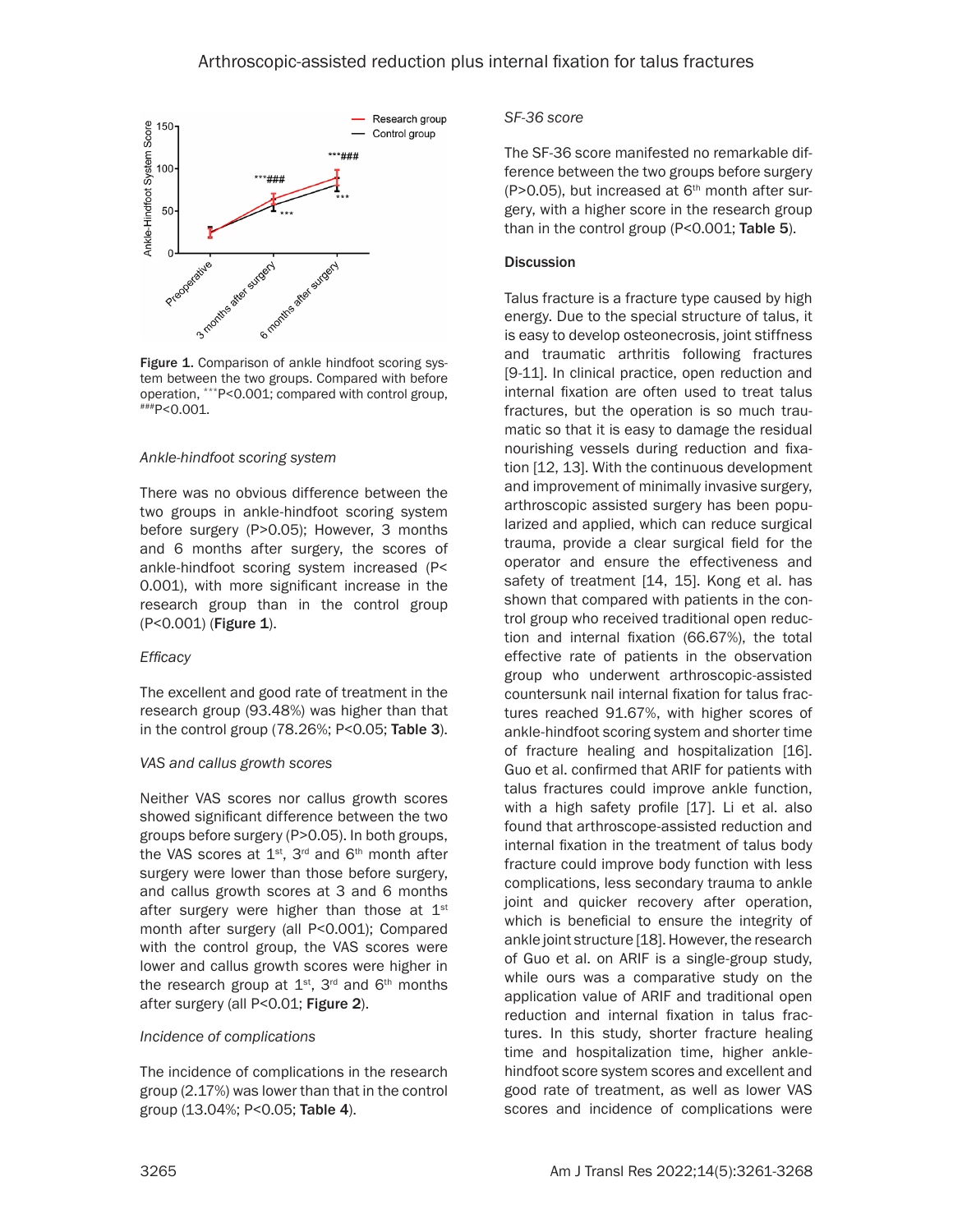# Arthroscopic-assisted reduction plus internal fixation for talus fractures

| <b>TODIO OF COMPUTION IT OF GROUPS IT CHOOL DUCTROOM</b> THO CHO GROUPS (IT (797) |                             |                            |       |       |  |
|-----------------------------------------------------------------------------------|-----------------------------|----------------------------|-------|-------|--|
| Program                                                                           | Research Group ( $n = 46$ ) | Control Group ( $n = 46$ ) | $v^2$ | P     |  |
| Excellent                                                                         | 25 (54.35)                  | 14 (30.43)                 |       |       |  |
| Good                                                                              | 18 (39.13)                  | 22 (47.83)                 |       |       |  |
| Fair                                                                              | 3(6.52)                     | 9(19.57)                   |       |       |  |
| Poor                                                                              | 0(0.00)                     | 1(2.17)                    |       |       |  |
| Excellent and good rate                                                           | 43 (93.48)                  | 36 (78.26)                 | 4.390 | 0.036 |  |

Table 3. Comparison of treatment effect between the two groups (n (%))



Figure 2. Comparison of VAS and callus growth scores between the two groups. A: VAS score; B: Callus growth score. Compared with before operation, \*\*\*P<0.001; compared with control group, ###P<0.001.

| Program             | Research Group $(n = 46)$ | Control Group ( $n = 46$ ) | $x^2$ | P     |  |
|---------------------|---------------------------|----------------------------|-------|-------|--|
| Malunion            | 1(2.17)                   | 1(2.17)                    |       |       |  |
| Traumatic arthritis | 0(0.00)                   | 1(2.17)                    |       |       |  |
| Nonunion of bone    | 0(0.00)                   | 1(2.17)                    |       |       |  |
| Infected            | 0(0.00)                   | 2(4.35)                    |       |       |  |
| Necrosis of talus   | 0(0.00)                   | 1(2.17)                    |       |       |  |
| Total incidence     | 1(2.17)                   | 6(13.04)                   | 3.866 | 0.049 |  |

Table 4. Comparison of complications between the two groups (n (%))

| Table 5. Comparison of SF-36 scores between the two groups ( $\overline{x}$ ±sd, point) |  |  |
|-----------------------------------------------------------------------------------------|--|--|

| Group                    | Research Group | Control Group     |       | P       |
|--------------------------|----------------|-------------------|-------|---------|
| <b>Numbers</b>           | 46             | 46                |       |         |
| Before operation         | $51.32 + 9.67$ | $53.35 \pm 10.22$ | 0.979 | 0.330   |
| 6 months after operation | $90.59 + 8.31$ | 83.93+7.79        | 3.966 | < 0.001 |
| t                        | 20.889         | 16.140            |       |         |
| P                        | < 0.001        | < 0.001           |       |         |

determined in the research group as compared to the control group, which is consistent with the preceding studies. It indicates that ARIF is superior to traditional open reduction and internal fixation in the treatment of talus fractures, which can not only shorten postoperative rehabilitation time, reduce pain and promote joint

function rehabilitation, but lower the risk of complications and ensure the safety of treatment. The main reasons are as follows through analysis: Arthroscopic assisted surgery can clarify the joint structure and perform related operations without making joint incision and lateral malleolus or medial malleolus osteoto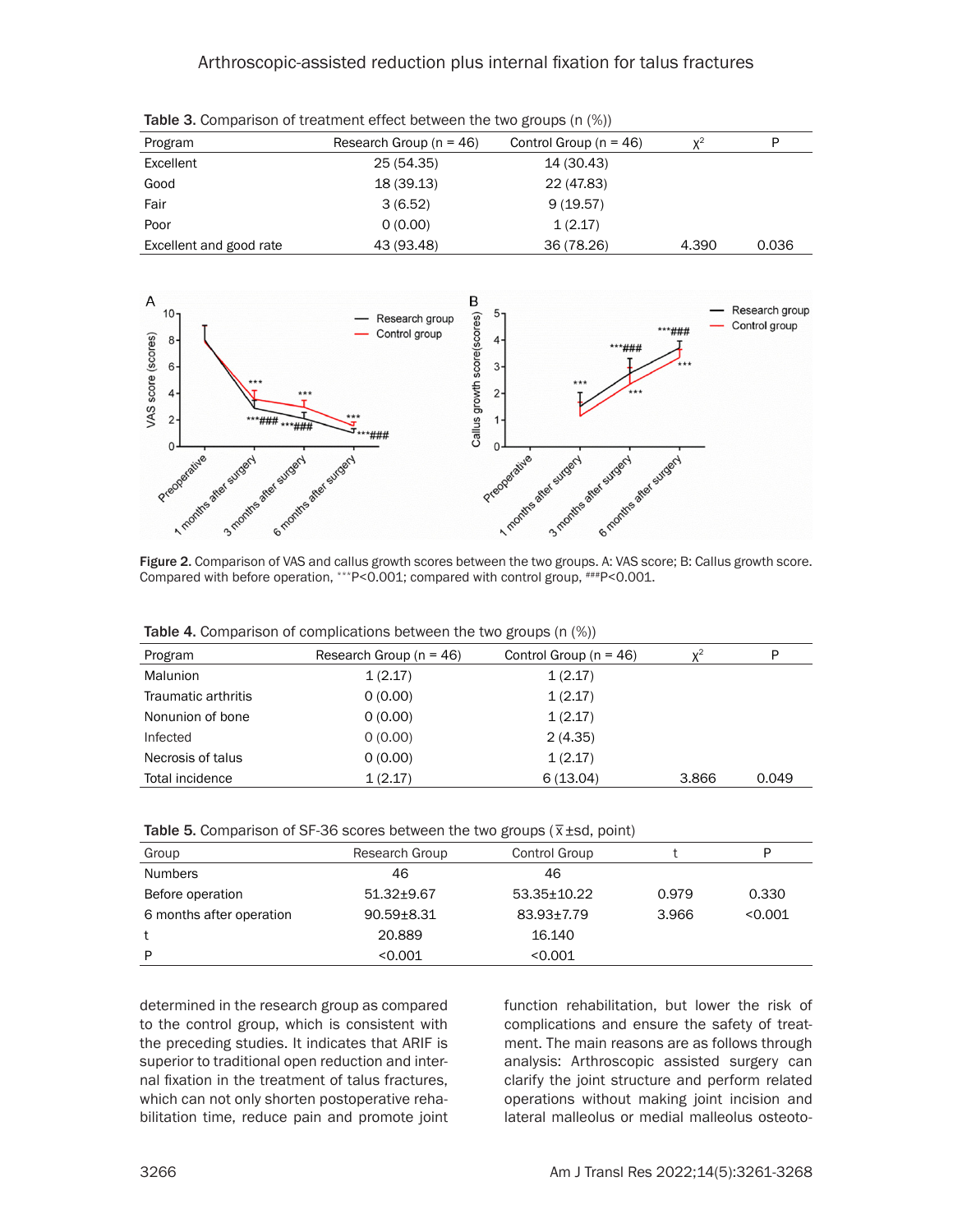my, and can clearly view the complete joint structure, which is beneficial to reduce the damage to normal tissues, thus maintaining the blood supply of talus and providing good conditions for the functional rehabilitation of the body [19]. Meanwhile, arthroscopic assisted surgery is less traumatic, and only a small incision is needed to implement the related treatment operations, which can effectively prevent the risk of complications such as infection from being increased by large-area skin incision, minimize the damage to the surrounding tissues, muscles, blood vessels and nerves of the fracture, retain the original tissues, and enhance the effect of postoperative rehabilitation [20, 21]. Callus growth is a vital factor affecting fracture healing and functional rehabilitation. This study found that the callus growth scores in the research group were better than that in the control group 1 month and 3 months after surgery, which further confirmed that ARIF has higher application value and is beneficial to early healing and functional rehabilitation of patients with talus fractures.

In addition, this study found that the SF-36 score in the research group was higher than that in the control group after surgery, suggesting that ARIF can improve the quality of life of patients with talus fractures more effectively. The main reason is that this surgery can reduce surgical trauma, and has a more significant effect on functional improvement, which is beneficial to early recovery of foot and ankle function of patients, facilitate their earlier return to normal work and life, and reduce the trouble caused by disease, thus allowing for a better quality of life.

However, there are still some limitations in this study. For example, due to the small sample size and short observation time, further studies are needed to confirm whether the research results have wide validity.

To sum up, ARIF is better than traditional open reduction and internal fixation in treating talus fractures, which can reduce surgical trauma, relieve pain, improve joint function and quality of life, with low complication rate and high safety profile.

#### Disclosure of conflict of interest

None.

Address correspondence to: Lei Fu, Department of Hand and Foot Micro Orthopedics, The Second People's Hospital of Dongying City, No. 28 Changchun Road, Dawang Town, Guangrao County, Dongying 257335, Shandong, China. Tel: +86- 15965283798; E-mail: fuleifl801127@163.com

#### References

- [1] Park CH and Choi CH. A novel method using bone peg fixation for acute osteochondral fracture of the talus: a surgical technique. Arch Orthop Trauma Surg 2019; 139: 197-202.
- [2] Teixeira J, Carvalho M, Torres A and Tavares N. Arthroscopic reduction and fixation of a lateral inverted osteochondral fracture of the talus ('LIFT'). BMJ Case Rep 2018; 11: 223441.
- [3] Jacobsen MG and Brander D. Severely dislocated fracture of neck of talus initially treated outside of trauma centre. Ugeskr Laeger 2018; 180: 12170920.
- [4] Park J and Che JH. Talus fracture of the medial tubercle of the posterior process: interposition of the flexor hallucis longus tendon. J Foot Ankle Surg 2018; 57: 615-617.
- [5] Buckwalter VJ, Westermann R, Mooers B, Karam M and Wolf B. Timing of surgical reduction and stabilization of talus fracture-dislocations. Am J Orthop (Belle Mead NJ) 2017; 46: 408-413.
- [6] Jia YB, Li W, Ren YZ, Na YY, Kong LY, Eer DT and Bai ZL. Arthroscopic microfracture versus microfracture combined with platelet rich plasma in the treatment of talar cartilage injury. Chin J Bone Jt Inj 2020; 35: 867-869.
- [7] Chen XP and Wang JP. Surgery (8th edition). Beijing: People's Medical Publishing House; 2013 pp. 699-703.
- [8] Zhao WM and Sun QZ. Objective to explore the application of mini plate and screw internal fixation in the treatment of talus fracture. Mod Chin Doct 2016; 54: 46-48.
- [9] Li G. Bone graft fusion and Kirschner wire fixation for calcaneal fractures with subtalar arthritis: evaluation of modified small l approach. Res Tissue Eng China 2015; 44: 7142-7147.
- [10] Sitte W, Lampert C and Baumann P. Osteosynthesis of talar body shear fractures assisted by hindfoot and subtalar arthroscopy: technique tip. Foot Ankle Int 2012; 33: 74-78.
- [11] Liu C, You JX, Yang J, Zhu HF, Yu HJ, Fan SW and Li HY. Arthroscopy-assisted reduction in the management of isolated medial malleolar fracture. Arthroscopy 2020; 36: 1714-1721.
- [12] Thomson S, Urbanski S and MacMullan P. Clinical images: gouty tophus as an unusual cause of talus fracture. Arthritis Rheumatol 2017; 69: 1508.